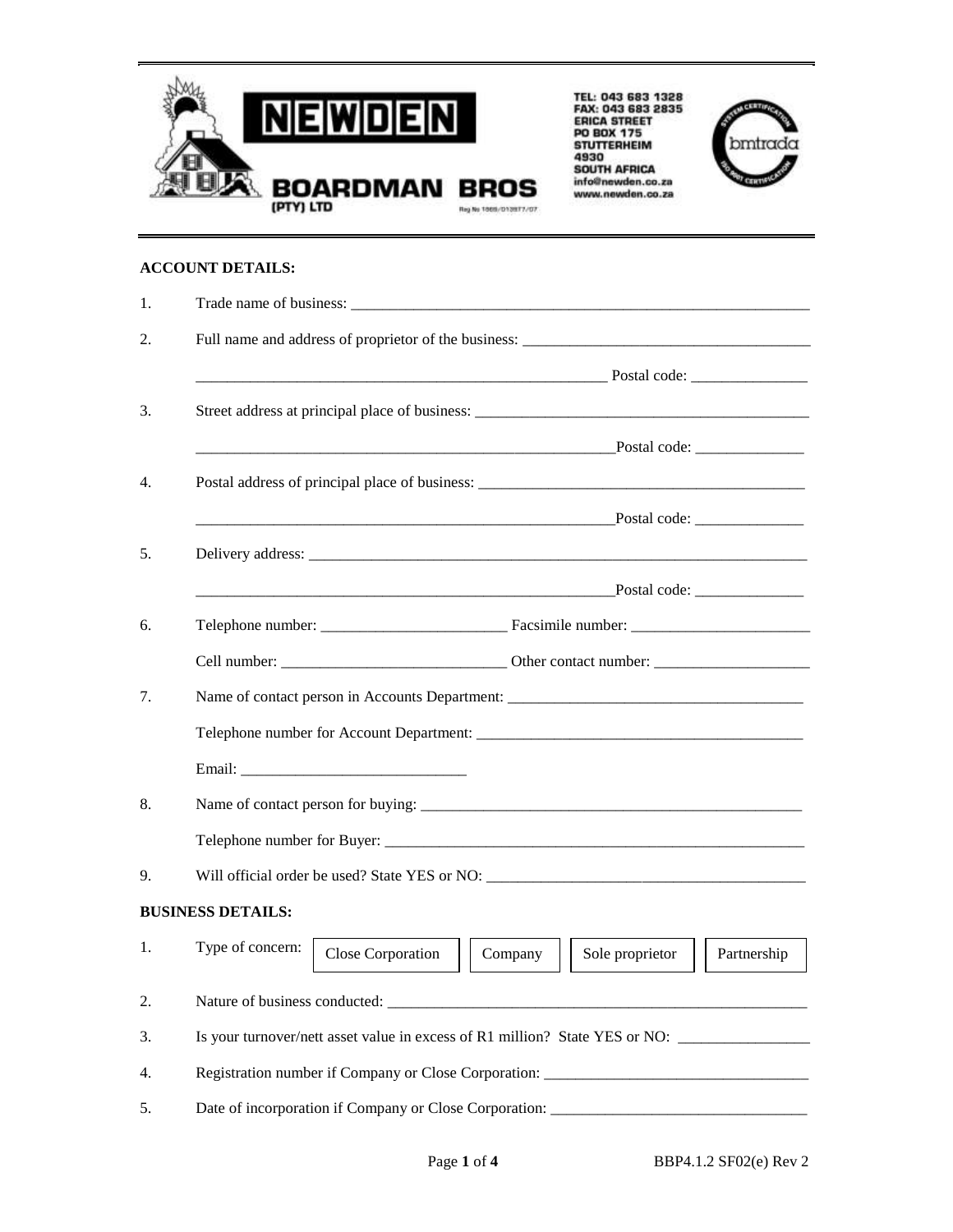| 6.             |                 |                                                                                                                                                                                                                                                                                        |  |                                 |  |  |  |  |  |  |  |  |
|----------------|-----------------|----------------------------------------------------------------------------------------------------------------------------------------------------------------------------------------------------------------------------------------------------------------------------------------|--|---------------------------------|--|--|--|--|--|--|--|--|
| 7.             |                 | Particulars of Directors / Members / Partners / Proprietors: (if more than two, please attach list)                                                                                                                                                                                    |  |                                 |  |  |  |  |  |  |  |  |
| a)             |                 |                                                                                                                                                                                                                                                                                        |  | b)                              |  |  |  |  |  |  |  |  |
|                |                 |                                                                                                                                                                                                                                                                                        |  |                                 |  |  |  |  |  |  |  |  |
|                |                 |                                                                                                                                                                                                                                                                                        |  |                                 |  |  |  |  |  |  |  |  |
|                |                 |                                                                                                                                                                                                                                                                                        |  |                                 |  |  |  |  |  |  |  |  |
|                | <b>BANKERS:</b> |                                                                                                                                                                                                                                                                                        |  |                                 |  |  |  |  |  |  |  |  |
|                |                 |                                                                                                                                                                                                                                                                                        |  |                                 |  |  |  |  |  |  |  |  |
|                |                 |                                                                                                                                                                                                                                                                                        |  |                                 |  |  |  |  |  |  |  |  |
|                | Account Number: |                                                                                                                                                                                                                                                                                        |  |                                 |  |  |  |  |  |  |  |  |
|                |                 |                                                                                                                                                                                                                                                                                        |  |                                 |  |  |  |  |  |  |  |  |
| 1.<br>2.<br>3. |                 | TRADE REFERENCES AND ADDITIONAL INFORMATION REQUIRED:<br>How long has the business (as per trading name) been trading?<br>Has the applicant or any of its owners/partners/directors/members been declared insolvent or                                                                 |  |                                 |  |  |  |  |  |  |  |  |
| 4.             |                 | Trade References:                                                                                                                                                                                                                                                                      |  |                                 |  |  |  |  |  |  |  |  |
|                | a)              |                                                                                                                                                                                                                                                                                        |  | How long trading with supplier: |  |  |  |  |  |  |  |  |
|                |                 |                                                                                                                                                                                                                                                                                        |  |                                 |  |  |  |  |  |  |  |  |
|                | b)              | Name: $\frac{1}{2}$ Name: $\frac{1}{2}$ Name: $\frac{1}{2}$ Name: $\frac{1}{2}$ Name: $\frac{1}{2}$ Name: $\frac{1}{2}$ Name: $\frac{1}{2}$ Name: $\frac{1}{2}$ Name: $\frac{1}{2}$ Name: $\frac{1}{2}$ Name: $\frac{1}{2}$ Name: $\frac{1}{2}$ Name: $\frac{1}{2}$ Name: $\frac{1}{2$ |  |                                 |  |  |  |  |  |  |  |  |
|                |                 |                                                                                                                                                                                                                                                                                        |  |                                 |  |  |  |  |  |  |  |  |
|                |                 |                                                                                                                                                                                                                                                                                        |  |                                 |  |  |  |  |  |  |  |  |
|                |                 |                                                                                                                                                                                                                                                                                        |  |                                 |  |  |  |  |  |  |  |  |
|                |                 |                                                                                                                                                                                                                                                                                        |  |                                 |  |  |  |  |  |  |  |  |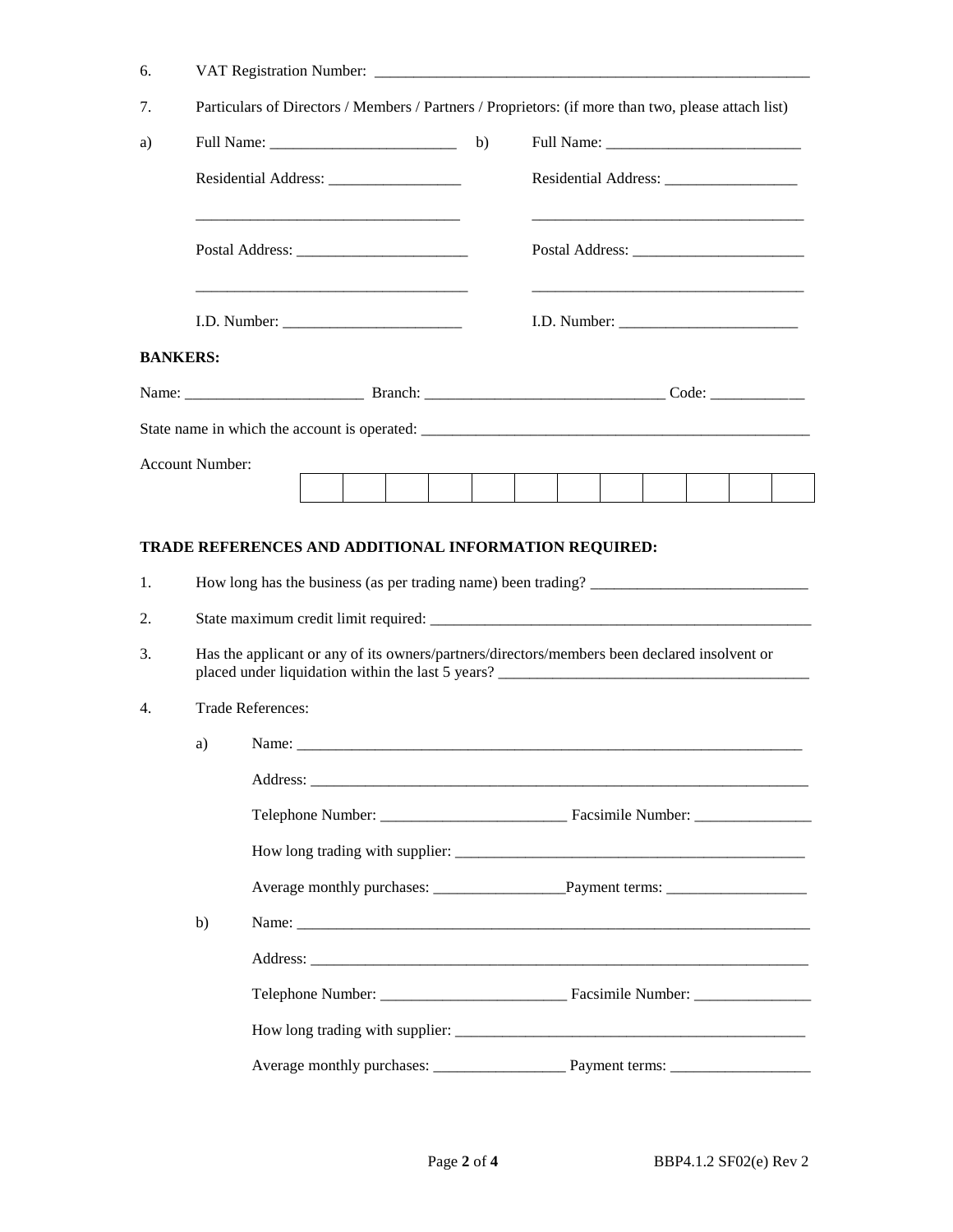## **CONDITIONS OF ACCOUNT:**

|                          | being the     |  |  |  |  |
|--------------------------|---------------|--|--|--|--|
| (Please print full name) | (Designation) |  |  |  |  |
|                          |               |  |  |  |  |

of \_\_\_\_\_\_\_\_\_\_\_\_\_\_\_\_\_\_\_\_\_\_\_\_\_\_\_\_\_\_\_\_\_\_\_\_\_\_\_\_\_\_\_\_\_\_, declare that I am authorized to open this

account which will form a contract between the business I represent and Boardman Bros (Pty) Ltd. I certify that the above information is correct and agree to abide by the following conditions relating to the account.

- 1. Accounts shall be settled within 30 days from date of statement, early settlement discount as stated on invoice will be allowed if settled in full by  $15<sup>th</sup>$  of following month.
- 2. Overdue Accounts:
	- a) shall bear interest at maximum rate permissible by law.
	- b) Shall entitle the creditor, without prejudice and additionally to any other rights, to suspend deliveries until the account is brought up to date and to reverse any trade or early settlement discount which may have been allowed in respect of the transaction for which payment is overdue.
	- c) The creditor may instruct its attorneys to collect any overdue debts or to take any action against the recovery of all legal costs raising therefrom, including collection commission on the scale as between attorney and client.
	- d) Ownership of all goods sold shall remain with the creditor until fully paid for.
- 3. Claims for shortages or damages must be notified to the creditor in writing within 7 (seven) days of delivery of goods, where after no claim will be recognized.
- 4. If so desired, payment of accounts may be made by direct deposit / electronic banking into our account, details as follows:

Account name: Boardman Bros (Pty) Ltd Bank: First National Bank Branch name: Stutterheim Branch number: 210421 Account number: 53810365271

Details of payment, quoting debtors account number with creditor, to be submitted immediately in writing or fax to 043 6832835. The creditor shall not be held responsible for payment not being reflected on debtors statement if advice is not received.

- 5. I/We agree that Boardman Bros (Pty) Ltd use the services and records of a registered credit bureau and other suppliers for information required in the original and future assessment of credit facilities. I/We agree that Boardman Bros (Pty) Ltd may disclose information regarding the applicant's credit worthiness and conduct of the account to any registered credit bureau and other suppliers to the industry.
- 6. In terms of the Protection of Personal Information Act, act number 4 of 2013, the following information is being brought to your attention:
	- a) The company is collecting this information to enable us to assist you to our best ability.
	- b) This information is given to us by you voluntarily and of your own free will.
	- c) If you do not wish to provide us with this information, are unable to do so, or object to it being used, it may result in us being unable to assist you further.
	- d) We may share this information with third parties if it will enable us to assist you further, and for that purpose only.
	- e) You have the right to access this information while in our possession and make corrections if necessary.
	- f) You also have the right to lodge a complaint via email with the office of the Information Regulator, at complaints.IR@justice.gov.za, if you are unhappy with the manner in which we deal with your information.